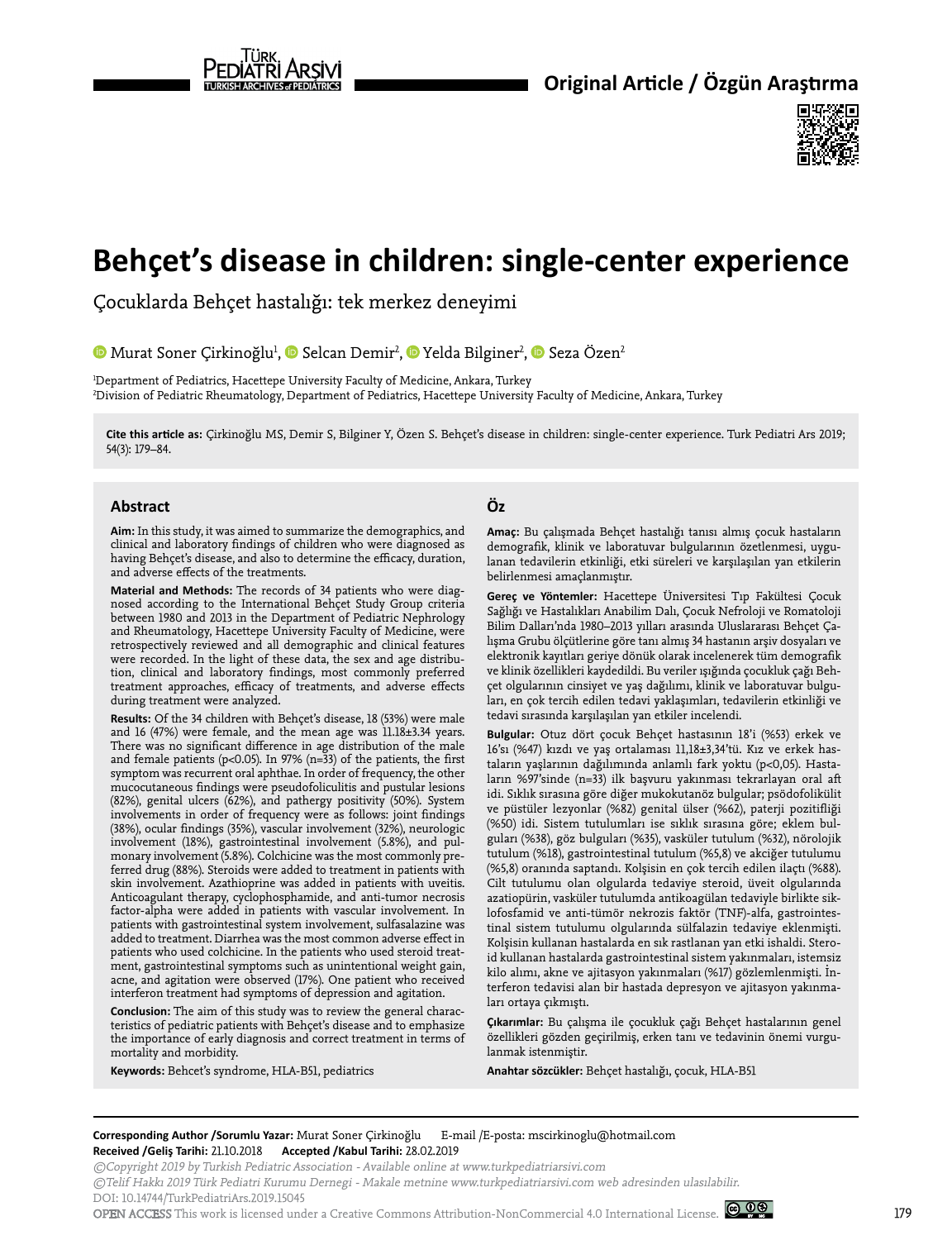## **Introduction**

Behçet's disease (BD) is an autoinflammatory disease that may involve many organ systems including the central nervous system, musculoskeletal system, and gastrointestinal system, and it is characterized by ocular and cutaneous findings, as well as recurring oral and genital ulcers. The Turkish dermatologist Hulusi Behçet first described the disease in 1937, as the triad of recurrent oral aphthous ulcers, genital ulcers, and uveitis (1). Subsequently, superficial thrombophlebitis was added to these findings in 1946 (2).

In a recent multi-center study, 219 patients were examined prospectively, and it was emphasized that at least three of these criteria should be present for a diagnosis of pediatric BD: recurrent oral aphthous ulcers (at least three attacks per year), genital ulcers, skin involvement, eye involvement, neurologic involvement, and vascular involvement. Skin involvement is considered as necrotic folliculitis, acneiform lesions or erythema nodosum, whereas venous thrombosis, arterial thrombosis, and arterial aneurisms are regarded as vascular involvement (3). Behçet's disease is commonly observed in the region of the Silk Road, which also includes our country.

In our study, we aimed to evaluate the demographics, and clinical and laboratory characteristics of children who were followed up with a diagnosis of BD. We aimed to enlighten the approach to childhood BD by evaluating treatment efficacies and durations, as well as adverse effects and long-term follow-up data.

#### **Material and Methods**

Thirty-four patients who were followed up with a diagnosis of BD in Hacettepe University, Faculty of Medicine, Division of Pediatric Nephrology and Rheumatology between 1980 and 2013, were included in the study. The patient files and electronic records were examined retrospectively. According to the International Study group criteria, the presence of at least two of the following findings was considered as Behçet's disease: recurring oral aphthous ulcers (at least three times per year), genital ulcers, ophthalmologic findings, cutaneous findings, and a positive pathergy test (4, 5). The patients' demographic characteristics, ages at the time of diagnosis, findings at first presentation, pathergy tests, human leucocyte antigen (HLA)-5 and B51 positivity, family history, treatment after the diagnosis and treatment responses, complications related to medications and other complications were evaluated. In our study, the HLA-B51 concentrations were also examined because it was emphasized that this marker showed the strongest correlation with BD in a study in which studies related to childhood vasculitis were evaluated (6).

Changes in clinical findings can be evaluated using the Behçet Disease Current Activity Form (BDCAF). Common findings of BD are interrogated at clinical visits with this form (7). At each clinical visit, the patients were asked about the clinical findings that they thought they had, and the changes in these findings. In addition, physicians' observations were noted in their files according to the BDCAF criteria. Improvement in the laboratory findings was considered as treatment response. Currently, the tests used most commonly for the assessment of laboratory findings include the erythrocyte sedimentation rate (ESR) and C-reactive protein concentrations, and an approach of these values to normal values at the next visit is considered improvement in laboratory findings. The study was conducted in accordance with the principles of the Declaration of Helsinki. Ethics committee approval was obtained on August 1st, 2014, from Hacettepe University Non-interventional Clinical Research Ethics Committee (Project No.: LUT GO 14/12).

## **Statistical Analysis**

The Statistical Package for the Social Sciences (SPSS) software was used for analysis of the data. The relationship between the variables and the normality of distribution was examined using analytical methods (Kolmogorov-Smirnov/Shapiro-Wilk tests). Median and minimummaximum values were used for descriptive data. The Mann-Whitney U test was used for the comparison of continuous variables between the groups, and the Chisquare or Fisher's test were used for the comparison of percentages because the values observed in cells did not meet Chi-square test assumptions. A p value of <0.05 was considered significant.

## **Results**

## **The patients' general characteristics**

Sixteen (47%) of the 34 patients who were included in the study were female and 18 (53%) were male. The mean age was 16.55±4.11 years. The mean age at the time of first presentation was 11.18±3.34 years. No significant difference was found in the age distribution of the female and male patients (p<0.05). Third-degree consanguinity was present in the parents of one patient. There was no consanguinity between the parents of the other patients. Fifteen percent of the patients (n=5) had a family member with Behçet's disease. Six patients (18%) had relatives with rheumatic disease other than BD. The pathergy test was positive in half of the patients (n=17). HLA-B51 was positive in five of 10 patients in whom HLA-B51 concentrations were measured.

# **The patients' symptoms and findings at the first presentation**

The most common symptom at the time of presenta-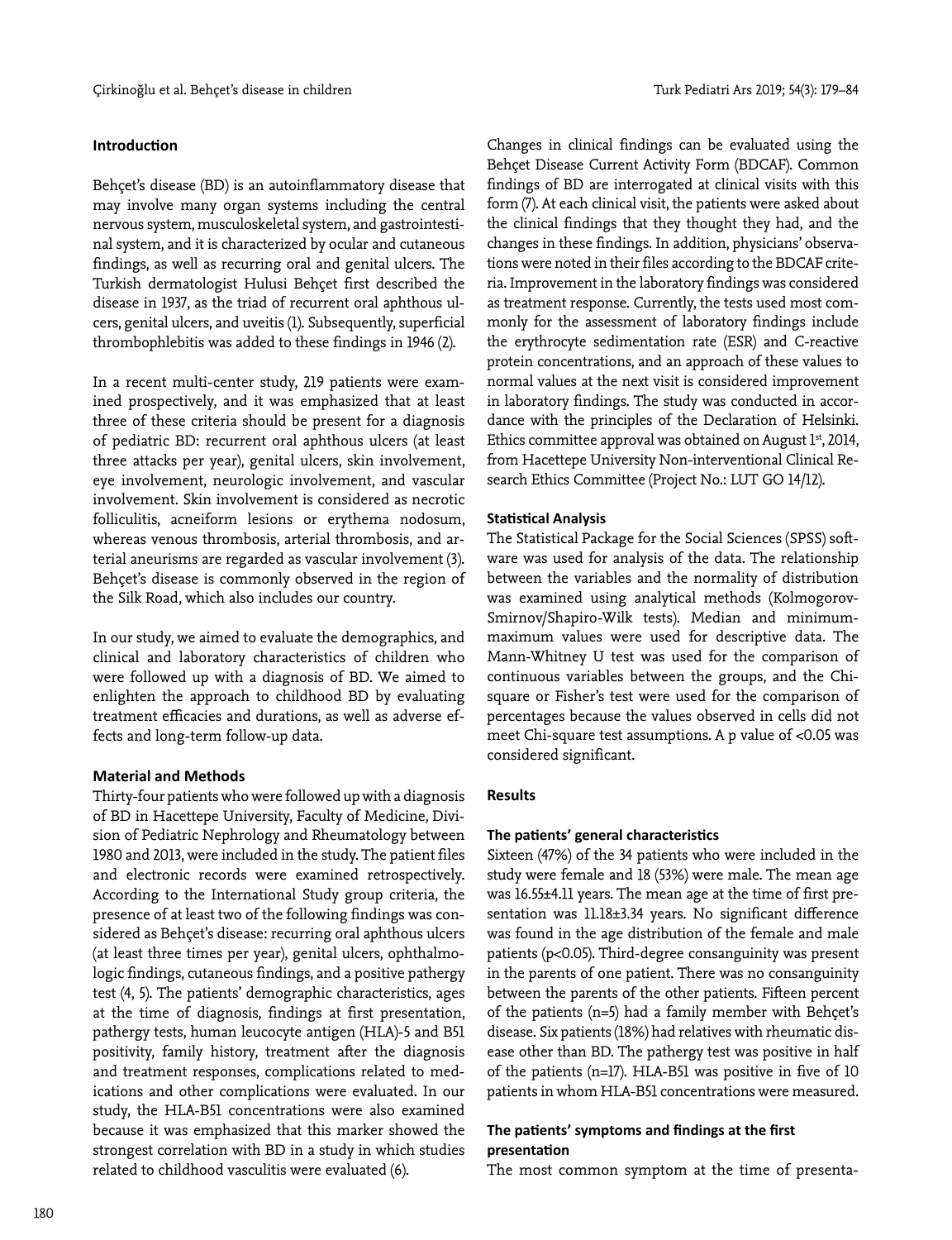tion was recurring oral aphthous ulcers (97%). The second most common cause of presentation at the time of first presentation was cutaneous lesions in the form of pseudofolliculitis and papulopustular lesions, especially in the extremities, back, and anterior part of the chest (82%). The third most common symptom at presentation was genital ulcers, which were observed in 62% of the patients (n=21). Although only five patients had uveitis at the first presentation (15%), uveitis developed in the advanced period in 12 (35%) patients. Eight of these cases were panuveitis, three were posterior uveitis, and one was anterior uveitis. At the time of diagnosis, seven (20%) patients had recurring headache, 13 (38%) had recurring myalgia and arthralgia, and four (11%) patients had recurring abdominal pain.

## **Distribution of patients with vascular involvement**

Among 11 patients (32%) who were found to have vascular involvement in the follow-up, one had arterial involvement, nine had venous involvement, and one had both arterial and venous involvement. Among six patients who were found to have central nervous system (CNS) involvement, two had parenchymal involvement, and four had non-parenchymal involvement.

Pulmonary artery aneurism developed in two patients and gastrointestinal system (GIS) involvement developed in the other two patients (ulcerated lesions in the terminal ileum).

## **Treatment approaches**

Colchicine was the most commonly preferred drug (88%), and the most commonly preferred treatment protocol in patients with mucocutaneous involvement (recurring oral ulcers, genital ulcers and cutaneous lesions) was a colchicine and steroid combination. Azathioprine was also added to this combination in 10 of 12 cases of uveitis. Anticoagulant treatment was given additionally to 10 of 11 patients who had vascular involvement. One patient who had sinus vein thrombosis and two patients who had pulmonary artery aneurism were treated with cyclophosphamide in addition to high-dose intravenous steroid treatment. In one patient who had pulmonary artery aneurism, anti-tumor necrosis factor (TNF)-alpha was added to treatment when thrombus in the inferior vena cava (IVC) and Budd–Chiari syndrome developed. The patients who had parenchymal CNS involvement were treated with steroid and azathioprine, but treatment was substituted with interferon-alpha 2a in the follow-up in one patient. The patients who were found to have GIS involvement (ulcerated lesions in the terminal ileum) were treated with sulphasalazine.

## **Adverse effects that are thought to be associated with treatment**

The most common adverse effect was diarrhea in the patients who used colchicine. Gastrointestinal system symptoms, unintentional weight gain, acne, and agitation were observed in the patients who used steroid treatment (17%). Depression and agitation occurred in one patient who received interferon treatment.

The follow-up of all patients who were evaluated in the study is still continuing and no patients died. Regression in the frequency of episodes and symptoms was observed in the patients whose treatments were continuing. Anticoagulant treatment is being continued in one patient because vascular obstruction is ongoing.

#### **Discussion**

Early diagnosis and treatment is considerably important in BD to prevent the development of complications because it is a chronic and multi-system disease. In this study, the clinical findings and treatment approaches in 34 patients who were being followed up with a diagnosis of BD, were cited. In our study, the mean age at the first presentation was found to be 11.18±3.34 years. This was similar to the finding reported as 12.3 years in a multi-center study conducted by Karıncaoğlu et al. (8) in which 83 pediatric patients with BD were evaluated. The male/female ratio was reported as 33/32 in an international multi-center demographic study conducted by Kone-Paut et al. (9). This ratio was found as 18/16 in our study; no significant difference was found in terms of sex distribution (1,12/1).

In previous studies, oral aphthous ulcers were reported in 100% of the cases and genital ulcers were reported in 98.7% of cases (10). In our study, recurring oral aphthous ulcers were the most common cause for presentation in 97% of patients. In the study conducted by Kim et al. (11), cutaneous lesions other than oral and genital ulcers were reported with a rate of 27%. In contrast to the literature, the second most common cause for presentation in our patients was other cutaneous lesions (82%). Genital ulcers were found with a lower rate compared with other studies (62%). In a multi-center study conducted with 110 pediatric patients with BD in Italy, the second most common clinical finding was reported to be ophthalmologic involvement rather than genital ulcers (12). This suggests that the second most common findings show differences from country to country, though the most common clinical finding was oral aphthous ulcers.

Although it is accepted that a positive pathergy test has a high sensitivity and specificity in the diagnosis of BD, recent studies have reported that this tendency has de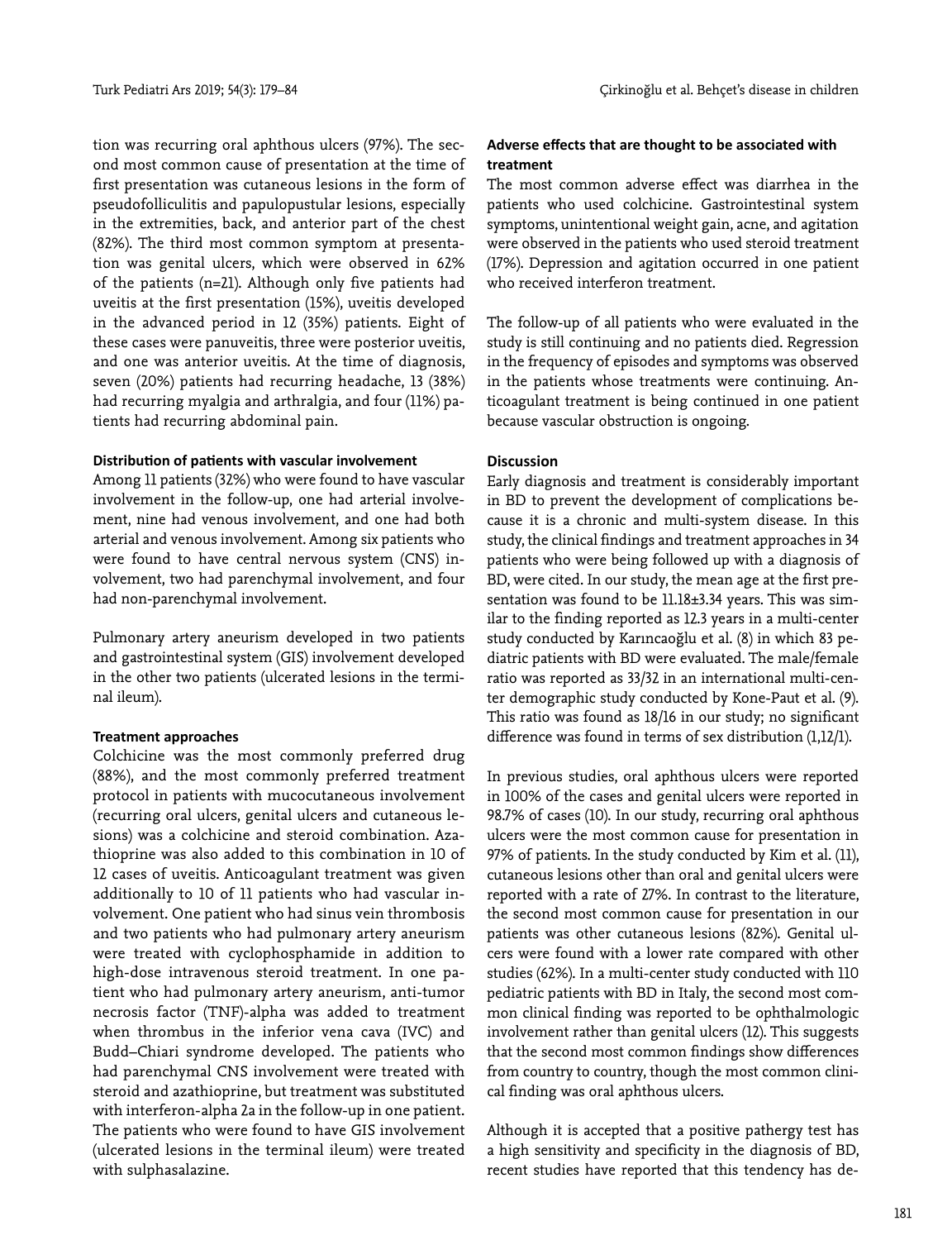creased (13). Studies have reported positive pathergy tests with a rate of 40–50% (14). In our study group, this rate was found as 34% (n=17).

Currently, HLA-B51 is considered as the strongest genetic risk factor for BD (15). Although HLA-B51 positivity is found with a rate of 20% in healthy individuals, this rate may increase up to 50–80% in patients with BD (16). In our study, HLA-B51 was found to be positive in five (50%) of 10 patients in whom HLA-B51 was tested.

In BD, the most common ophthalmologic complication is uveitis, which is bilateral in 75% of the cases. In addition, panuveitis was reported with a rate of 54%, posterior uveitis was reported with a rate of 29%, and anterior uveitis was reported with a rate of 17% when uveitis related to BD was classified (9). Similar to the literature, panuveitis was also found most commonly (67%) in our study; posterior uveitis was found with a rate of 25% and anterior uveitis was found with a rate of 8%. Posterior uveitis is a serious condition and is frequently treated with immunosuppressive agents including azathioprine and cyclosporine, and with corticosteroids (17, 18). In addition, interferon is very effective in severe cases of uveitis and preferred in many centers (19). In our patients with uveitis, steroid and azathioprine were preferred frequently. Among the patients who did not respond to treatment, treatment was substituted with cyclosporine A in four patients, with anti-TNF in two patients and with interferon in five patients. All cases of uveitis were successfully treated.

In other studies, the frequencies of neurologic and vascular involvement have been reported to be 15% (9). In our study, vascular involvement was found in 32% of patients, and neurologic involvement was found in 18% of the patients.

Yazıcı et al. (20) emphasized that BD had a more severe prognosis in young men in a study they conducted in 2001. The finding that pulmonary aneurism, which was considered to have the highest morbidity and mortality rate, was found in two boys in our study resembled this study. There are insufficient reports related to the correlation of age with disease prognosis in children.

There are no definite recommendations for the treatment of pediatric patients; basically, adult treatment guidelines are used. The drugs to be preferred primarily should be topical sucralfate or corticosteroids in the treatment of oral and genital ulcers (21). Colchicine was found to decrease the frequency of ulcers (22). In our study, colchicine and topical steroids were the most commonly used drugs in the treatment of patients who had oral and genital ulcers, and treatment was occasionally supported with shortterm oral steroids. The frequency of oral and genital ulcers was reduced approximately three months after colchicine treatment was initiated. In patients who were resistant to treatment, a marked response was obtained approximately one month after oral steroid treatment was added to treatment. The most commonly preferred drug was colchicine, being recommended in 94% of the patients. However, two patients refused colchicine treatment considering the adverse effects. When describing the drug-related adverse effects that could develop, the family's concerns should be considered and it should definitely be emphasized that use of the drug could lead to some adverse effects, but the gain and loss balance should be adjusted adequately. The most common symptom related to colchicine is abdominal pain and diarrhea. Seventeen percent of patients (n=5) reported that they had drug-related diarrhea at least once during the time when they used colchicine. Oral steroids were used for approximately three months. The most common steroid-related adverse effect was GIS symptoms and weight gain, and symptoms including acne and agitation also occurred in some patients. Gastro-protective antacid and anti-reflux treatments should be recommended to avoid steroid-related adverse effects.

Vascular involvement developed in 32% of the patients. In the BD Treatment Recommendations Guideline published by Hatemi et al. (22), there is no definite consensus about the use of anticoagulants in vascular involvement. In our series, the patients who had vascular involvement, but did not have pulmonary involvement, were treated with heparin infusion or subcutaneous enoxaparin and warfarin.

Pulmonary artery aneurism was found in two of our patients and they were treated with cyclophosphamide in addition to high-dose IV and oral steroid treatment. In one of these patients, thrombus developed in the IVC and Budd–Chiari syndrome was found in the advanced period; TNF was added to treatment.

In this study, in which the general characteristics of childhood BD were examined, no patient died and the morbidity was found to be at an acceptable level. We think that this finding was caused by the early approach to the disease and careful treatment planning. Multi-center studies are needed both at the time of diagnosis and in the follow-up and treatment.

Some limitations of these studies should be considered. The fact that some tests for HLA-B51 concentrations could not be performed in all patients, and there was a limited number of patients may be considered as limitations. In addition, the fact that the patients were verbally asked about clinical findings and present findings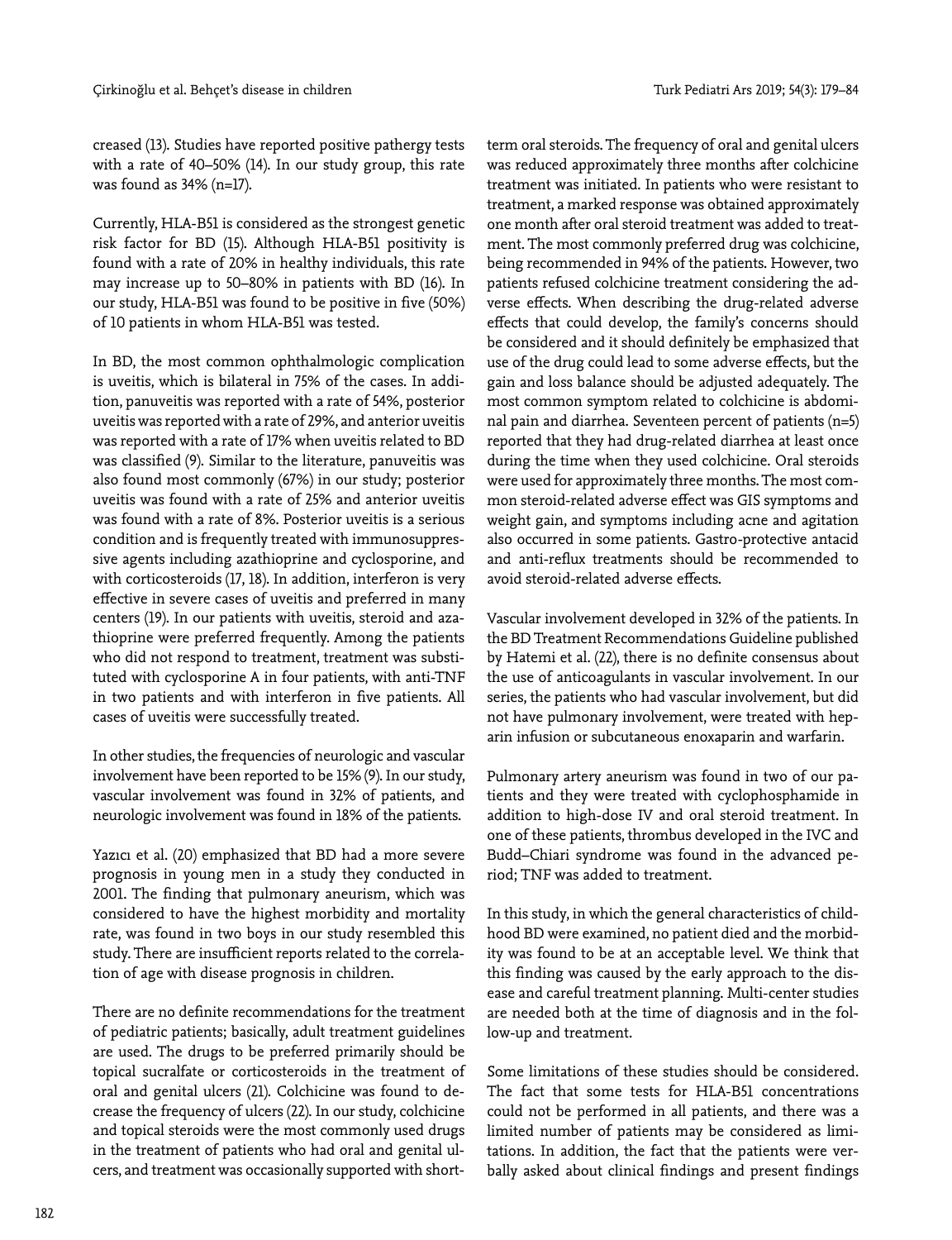were noted in patient files rather than using a prepared form for the BDCAF should be considered as a limitation. Also, the study included a pediatric patient group from between 1980 and 2013 and innovations in treatment approaches occurred during this period; therefore, old and new approaches were compared, which should also be considered as a limitation.

**Acknowledgement:** We would like to show our gratitude to Mine Özdil Çirkinoğlu from Balıkesir Atatürk City Hospital, for sharing her wisdom with us during the course of this research, and we are also immensely grateful for her comments and contributions on an earlier version of the manuscript.

**Ethics Committee Approval:** This study was approved by Hacettepe University Non-Interventional Clinical Studies Ethics Board On 08.01.2014 (Approval number: LUT GO 14/12).

**Informed Consent:** Written consent was not obtained from the patients' parents because all patients included in the study were evaluated retrospectively.

**Peer-review:** Externally peer-reviewed.

**Author Contributions:** Concept - S.Ö., M.S.Ç.; Design - S.Ö., M.S.Ç.; Supervision - S.Ö., M.S.Ç.; Funding - S.Ö., Y.B.; Materials - M.S.Ç., S.Ç.; Data Collection and/or Processing - M.S.Ç., S.D.; Analysis and/or Interpretation - Y.B., S.D.; Literature Review - M.S.Ç., Y.B.; Writing - M.S.Ç., Y.B.; Critical Review - S.Ö., Y.B., S.D.; Other - M.S.Ç., S.D.

**Conflict of Interest:** The authors have no conflicts of interest to declare.

**Financial Disclosure:** The authors declared that this study has received no financial support.

**Teşekkür:** Balıkesir Atatürk Şehir Hastanesi'nden Uzm. Dr. Mine Özdil Çirkinoğlu'na, bu araştırma süresince bizimle bilgi paylaşımında bulunduğu ve bu yazının erken baskısındaki yorum ve katkıları için teşekkürlerimizi sunarız.

**Etik Kurul Onayı:** Etik kurul onayı 08.01.2014'te Hacettepe Üniversitesi Girişimsel Olmayan Klinik Araştırmalar Etik Kurulu'ndan LUT GO 14/12 proje numarası ile alındı.

**Hasta Onamı:** Çalışmaya alınan tüm hastalar geriye dönük olarak değerlendirildiğinden ebeveynlerden yazılı onam alınmamıştır.

# **Hakem Değerlendirmesi:** Dış bağımsız.

**Yazar Katkıları:** Fikir - S.Ö., M.S.Ç.; Tasarım - S.Ö., M.S.Ç.; Denetleme - S.Ö., M.S.Ç.; Kaynaklar - S.Ö., Y.B.; Malzemeler - M.S.Ç., S.Ç.; Veri Toplanması ve/veya İşlemesi -

M.S.Ç., S.D.; Analiz ve/veya Yorum - Y.B., S.D.; Literatür Taraması - M.S.Ç., Y.B.; Yazıyı Yazan - M.S.Ç., Y.B.; Eleştirel İnceleme - S.Ö., Y.B., S.D.; Diğer - M.S.Ç., S.D.

**Çıkar Çatışması:** Yazarlar çıkar çatışması bildirmemişlerdir.

**Mali Destek:** Yazarlar bu çalışma için mali destek almadıklarını beyan etmişlerdir.

# **References**

- 1. Behçet H. Über rezidiverende Aphthöse, durch ein Virus verusachte Geschwüre am Mund, am Auge und an den Genitalien.[Article in German] Dermatol Wochenschr 1937; 105: 1151−7.
- 2. Adamantiades B. Le thrombophlebite comme quatrieme symptom de I'iritis recidivante a hypopyon. Ann Ocul 1946; 179: 143-8.
- 3. Kone-Paut I, Shahram F, Darce-Bello M, et al; PEDBD group. Consensus classification criteria for paediatric Behcet's disease from a prospective observational cohort: PEDBD. Ann Rheum Dis 2016; 75: 958-64. [CrossRef]
- 4. Criteria for diagnosis of Behçet's disease. International Study Group for Behçet's Disease. Lancet 1990; 335: 1078−80.
- 5. Evaluation of diagnostic ('classification') criteria in Behcet's disease--towards internationally agreed criteria. International Study Group for Behcet's disease. Br J Rheumatol 1992; 31: 299−30[8. \[CrossRef \]](https://doi.org/10.1093/rheumatology/31.5.299)
- 6. Ozen S, Acar-Ozen NP. Recent advances in childhood vasculitis. Curr Opin Rheumatol 2017; 29: 530−4[. \[CrossRef \]](https://doi.org/10.1097/BOR.0000000000000424)
- 7. Zayed HS, Medhat BM, Seif EM. Evaluation of treatment adherence in patients with Behçet's disease: its relation to disease manifestations, patients' beliefs about medications, and quality of lif[e. Clin Rheumatol 2019; 38: 761−8.](https://doi.org/10.1007/s10067-018-4344-3)
- 8. Karincaoglu Y, Borlu M, Toker SC, et al. Demographic and clinical properties of juvenile-onset Behçet's disease: a controlled multicenter study. J Am Acad Dermatol 2008; 58: 579[−84. \[CrossRef \]](https://doi.org/10.1016/j.jaad.2007.10.452)
- 9. Koné-Paut I, Yurdakul S, Bahabri SA, et al. Epidemiological features of Behçet's syndrome in children: an international collaborative survey of 86 cases. J Pediatr 1998; 132: 721−[5. \[CrossRef \]](https://doi.org/10.1016/S0022-3476(98)70368-3)
- 10. Kilian NC, Sawalha AH. Behcet's disease in the United States: A single center descriptive and comparative study. Eur J Rheumatol 2017; 4: 239−[44. \[CrossRef \]](https://doi.org/10.5152/eurjrheum.2017.17112)
- 11. Kim DK, Chang SN, Bang D, et al. Clinical analysis of 40 cases of childhood-onset Behçet's disease. Pediatr Dermatol 1994; 11: 95−[101. \[CrossRef \]](https://doi.org/10.1111/j.1525-1470.1994.tb00559.x)
- 12. Gallizzi R, Pidone C, Cantarini L, et al. A national cohort study on pediatric Behçet's disease: cross-sectional data from an Italian registry. Pediatr Rheumatol Online J 2017; 15: 84. [CrossRef]
- 13. Alpsoy E. Behçet's disease: A comprehensive review with a focus on epidemiology, etiology and clinical features,